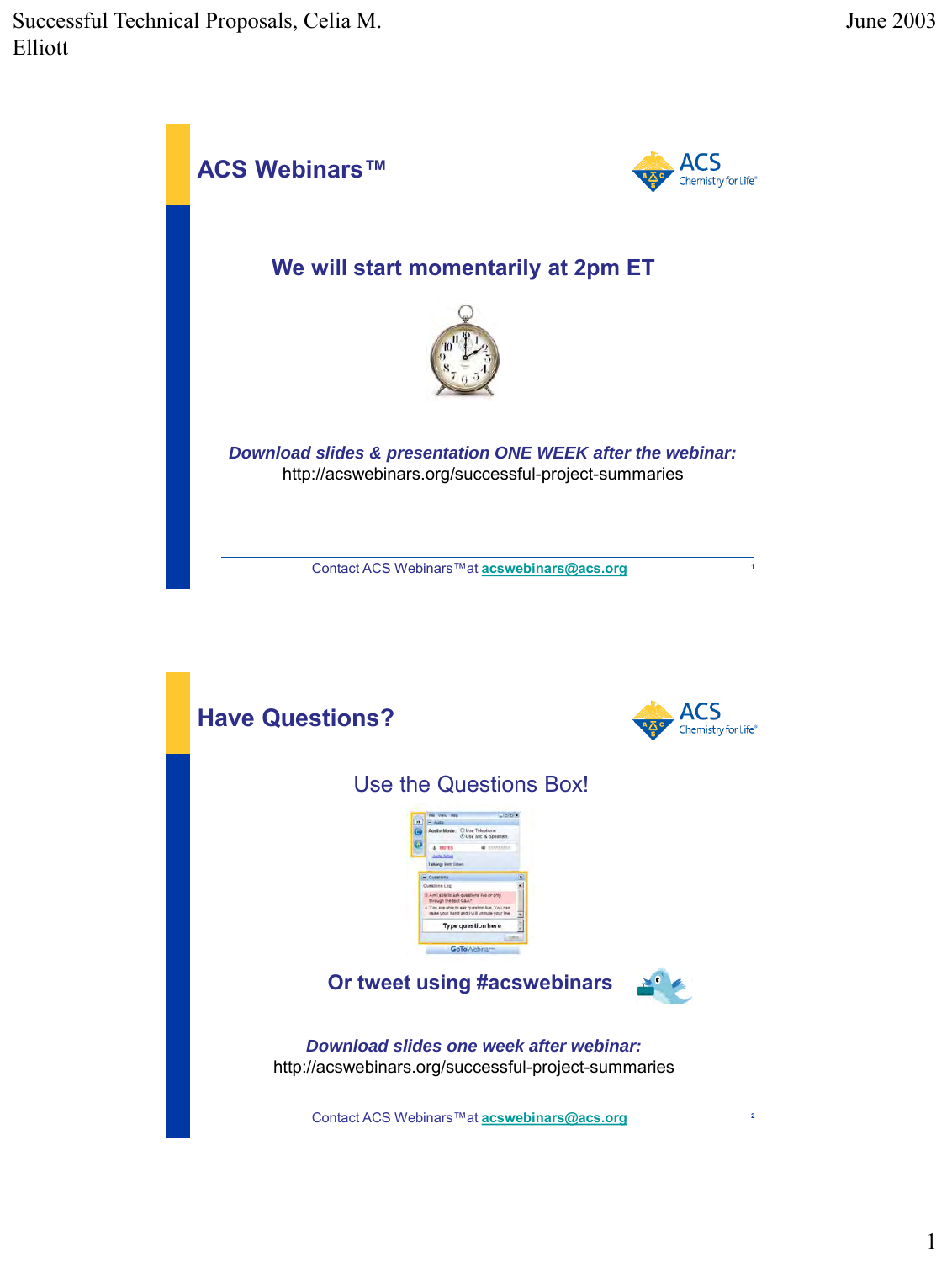







Thursday, October 18, 2012 **The Sweetest Day and the Chemistry of Sweetness** Sally Mitchell Dr. Sara Risch



Thursday, October 25, 2012 **Nanomaterials and the Quantum World Around Us** Dr. Bill Coish Dr. Darren Griffin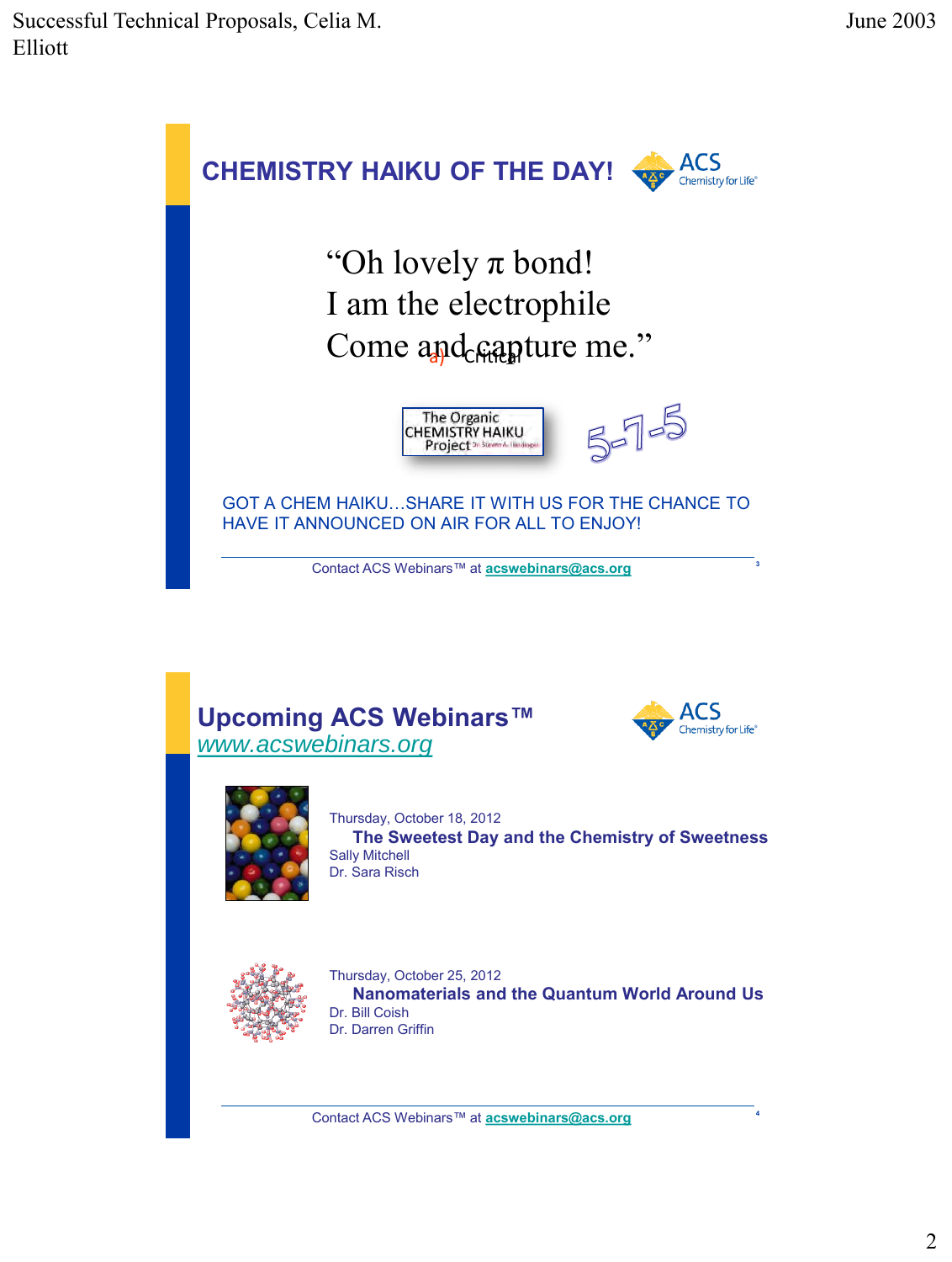# **ONE WORD**



**TO DESCRIBE ACS WEBINARS…THANK YOU FOR THE SUBMISSIONS!**

interesting, informative, fascinating, entertaining, educational, excellent, outstanding, engaging, varied, wonderful, stimulating, awesome, inspiring, informational, fantastic, intriguing, useful, professional, illuminating, helpful, free, convenient, insightful, fabulous, enlightening, accessible, well-prepared, unique, timely, terrific, superb, eclectic, spellbinding, resourceful, precise, invigorating, exciting, habit-forming, enthusiastic, engrossing, energizing, edutainment,, diverse, creative, convenient, breadth, available, brilliant…BRAINSNACK… yum!

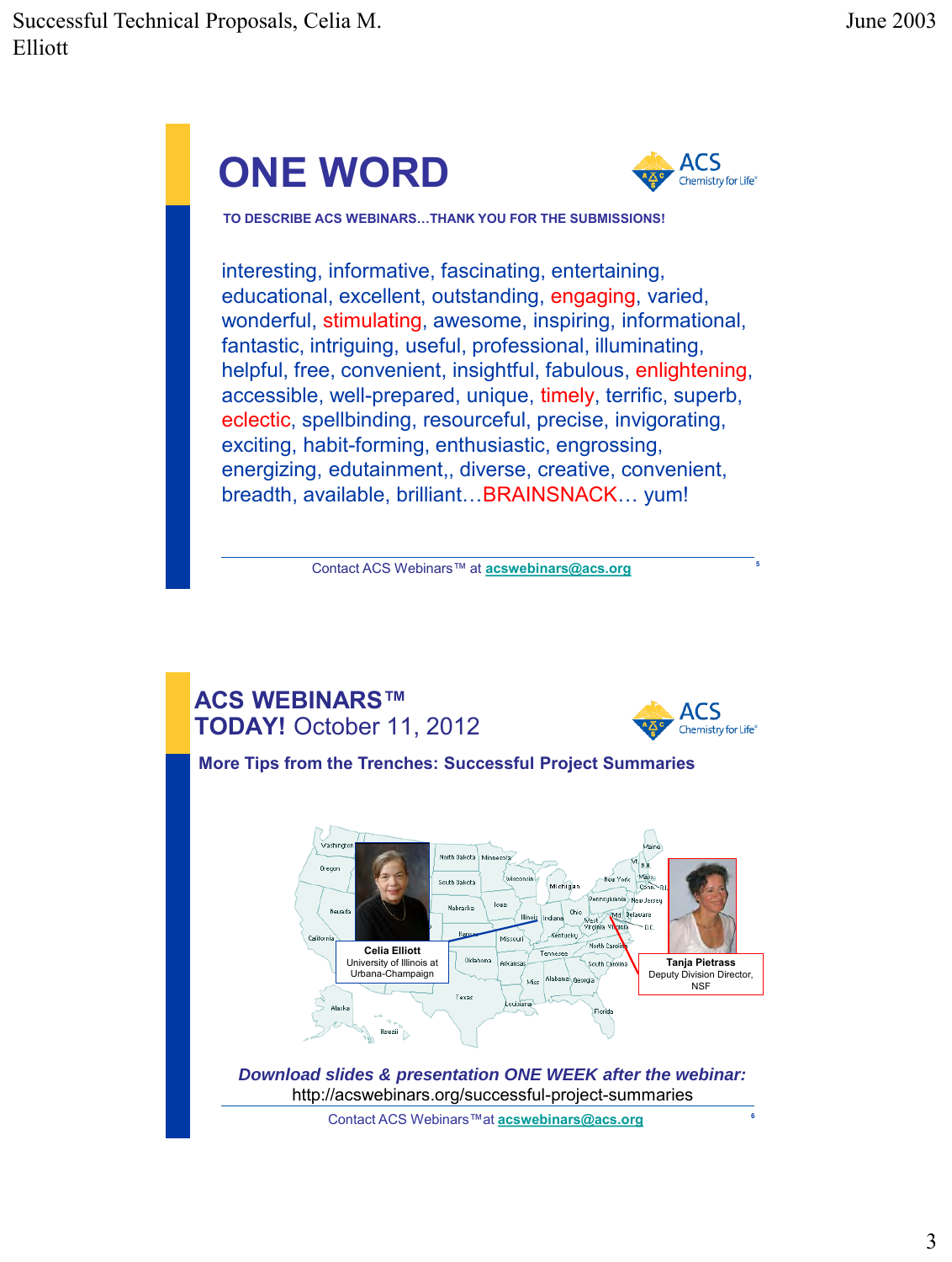

# **First, let's define our terms…**

- **A project summary is a stand-alone document in a formal multi-part proposal that presents a snapshot of the goals, methods, and expected outcomes of the project**
- **Different agencies call this document different names (abstract, executive summary)**
- **It's always much shorter than the technical description (1 page or less—NIH 30 lines)**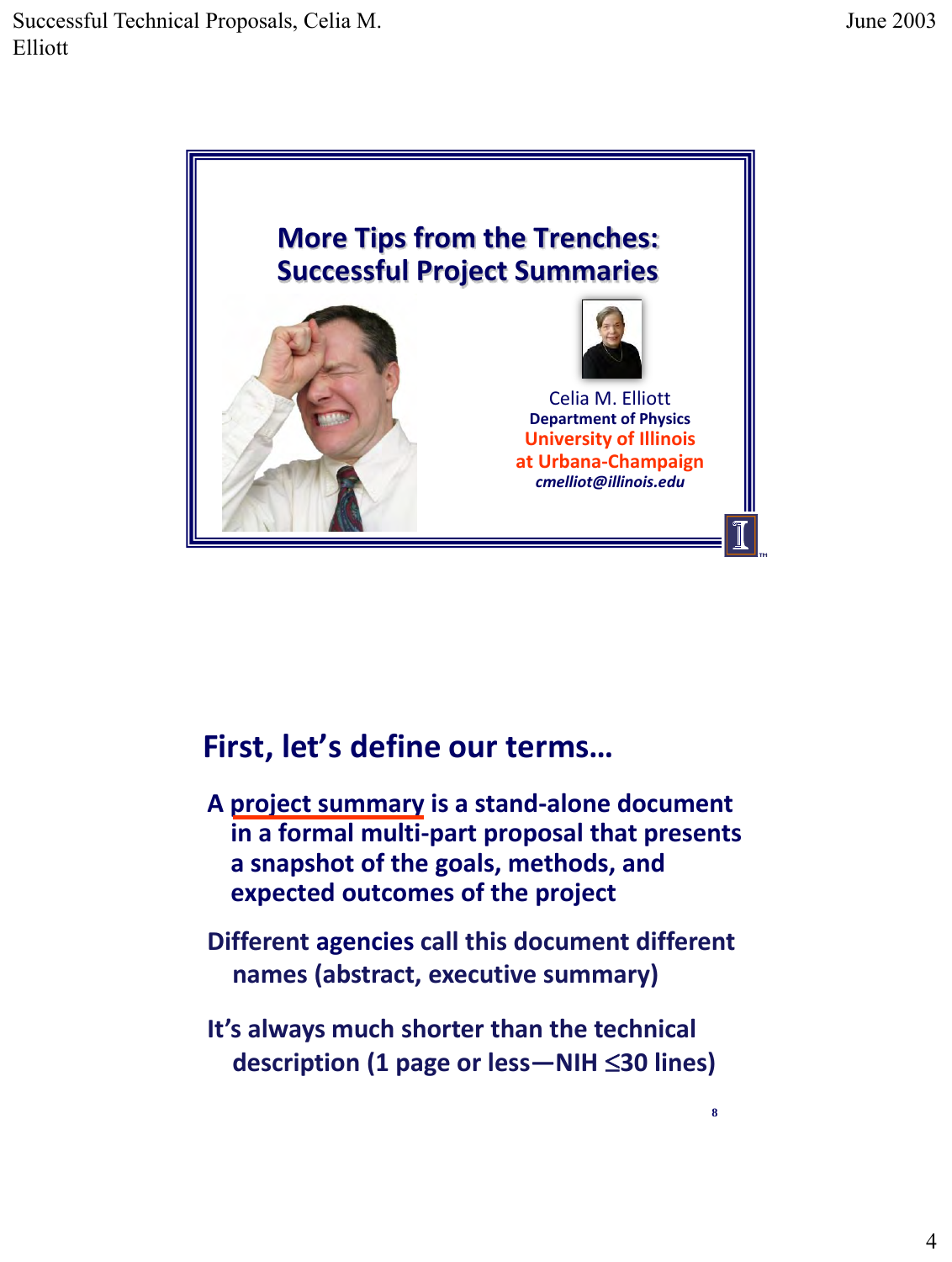# **The project summary does for the full proposal what a picture postcard does for a famous painting**



Anton S. Barkhatkov (1917-2001). Near the lake. 197

# **Poll Question #1**

# **How important is the project summary to the success of your proposal?**

- **a) Not as important as the technical description**
- **b) Not as important as the overall budget**
- **c) Not as important as having a novel method**
- **d) Critical**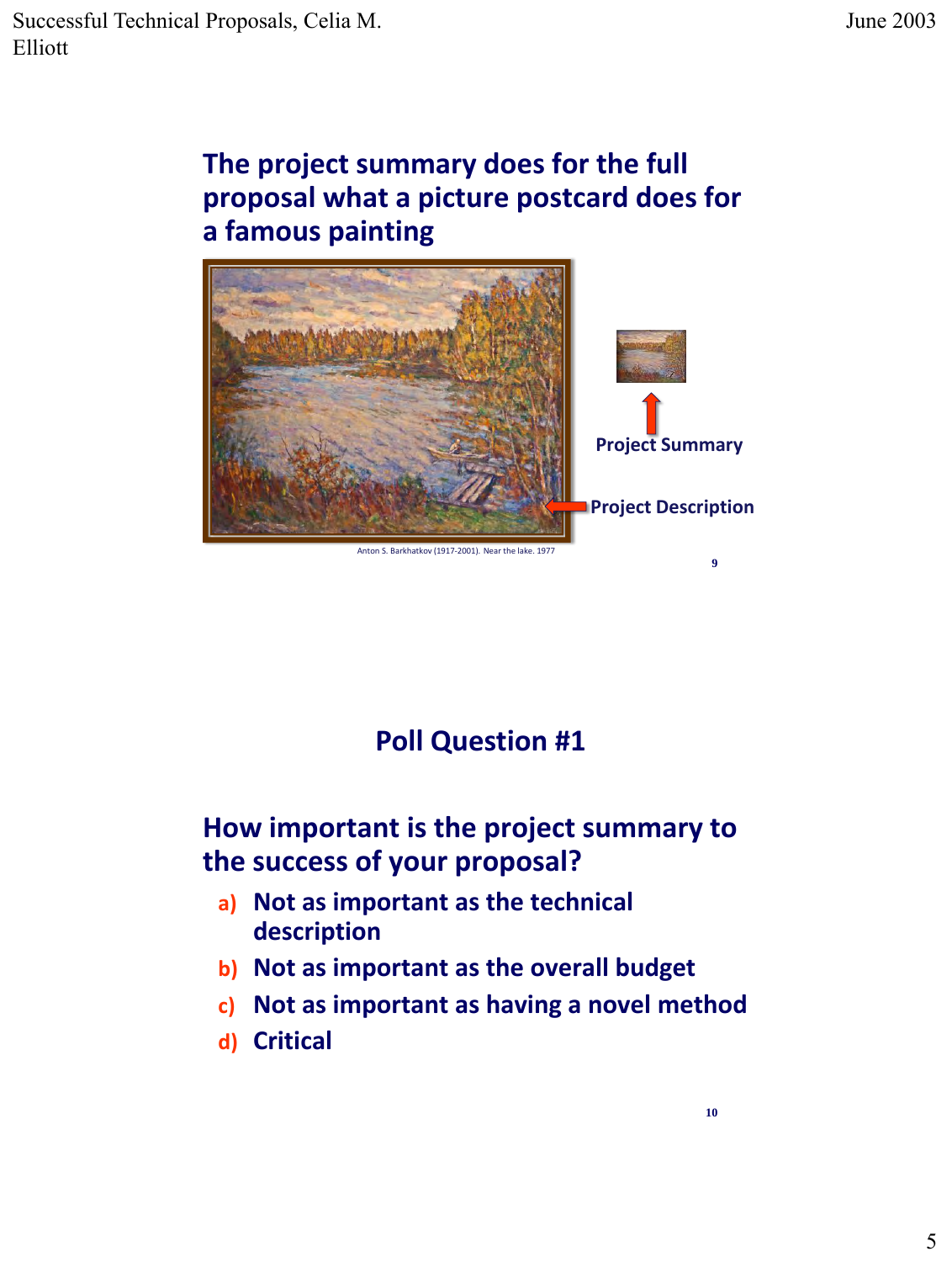#### **How important is the project summary to the success of your proposal?**

**I'd say** *critical***.** 

**It's usually the first thing that most program officers and reviewers read, and first impressions are powerful.** 

**And it may be the** *only* **thing that some reviewers read.—***cme*

## **Even though it usually comes first in the proposal document, don't write the project summary until last**

**The project summary must present the entire scope of the project, which may have (probably has) evolved as you were writing**



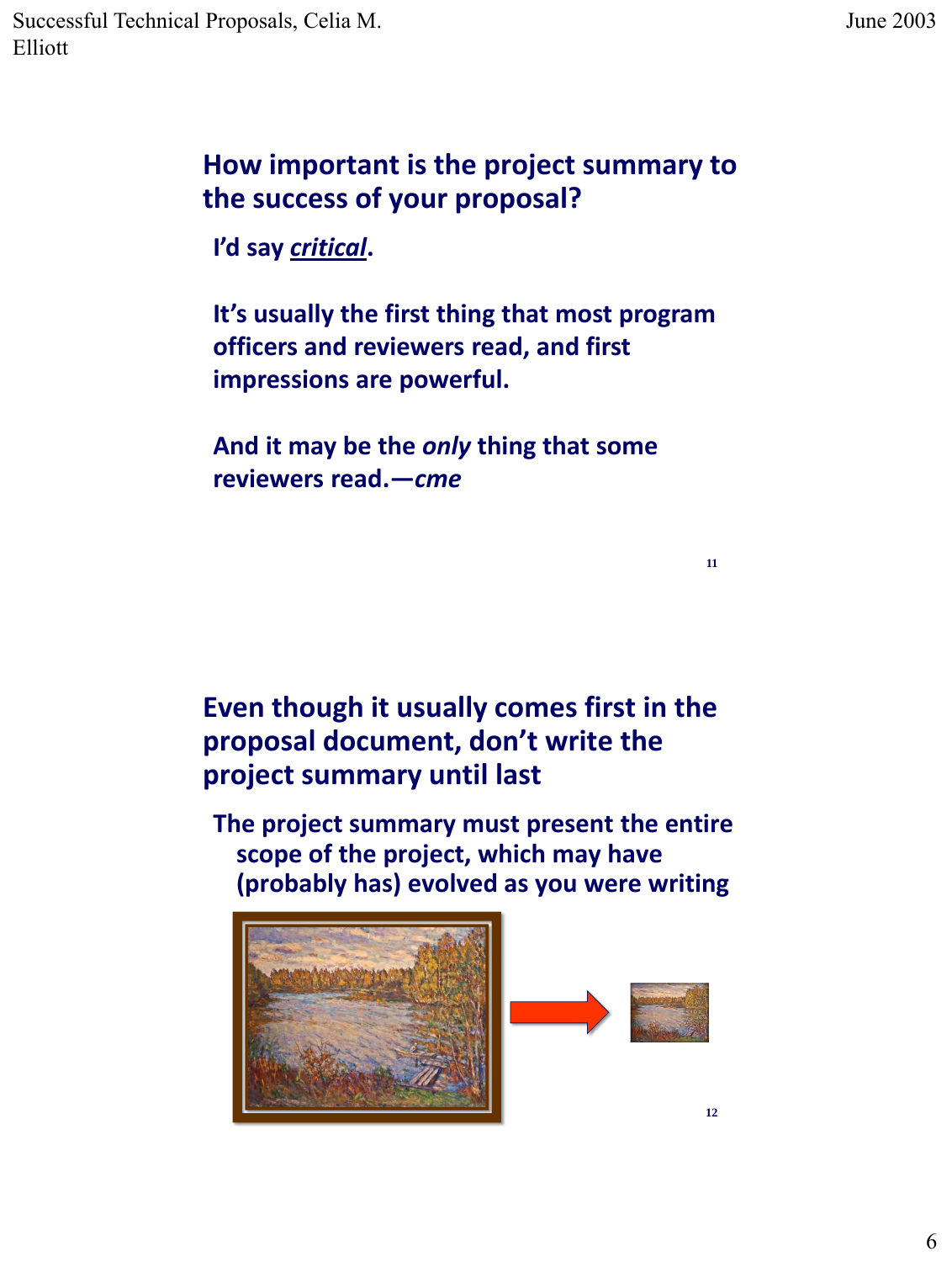Successful Technical Proposals, Celia M. Elliott

#### **Map the summary to your technical project description**

**Present the same concepts In the same order Using the same terminology So that reviewers remember them**



**Same concepts, same words, same order Give the reviewer a guide of what's to come 13**

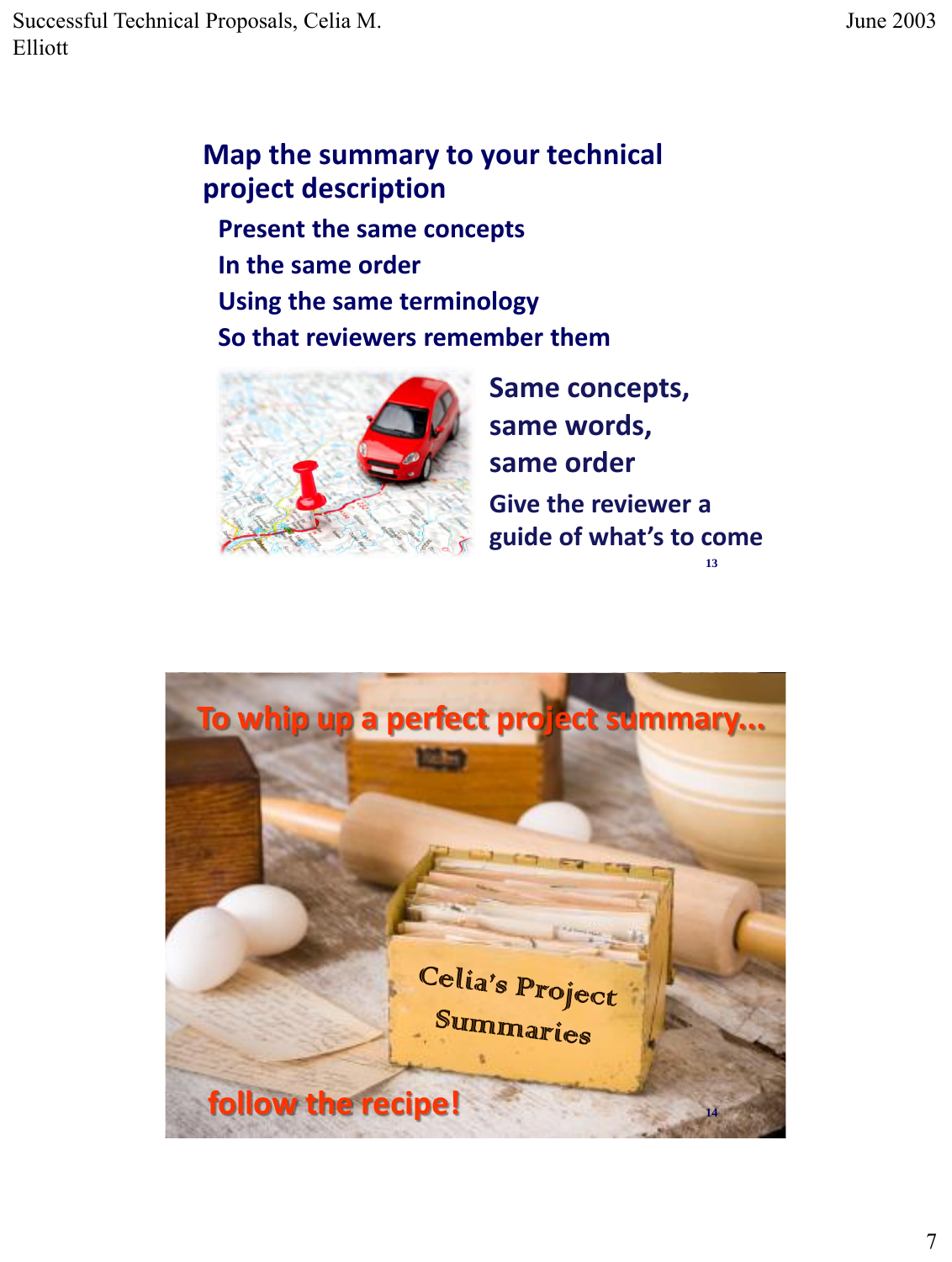

## **Special note for summaries for National Science Foundation proposals**

# **The project summary must specifically discuss intellectual merit**

#### **broader impacts**

**Use the recipe to write the first two paragraphs Start a new paragraph with** *Intellectual Merit:* **and discuss the importance, feasibility, and likely success of the project Start the final paragraph with** *Broader Impacts***: and**

 **explain the collateral benefits of the project training of students, applications to other fields, translation to new technologies 16**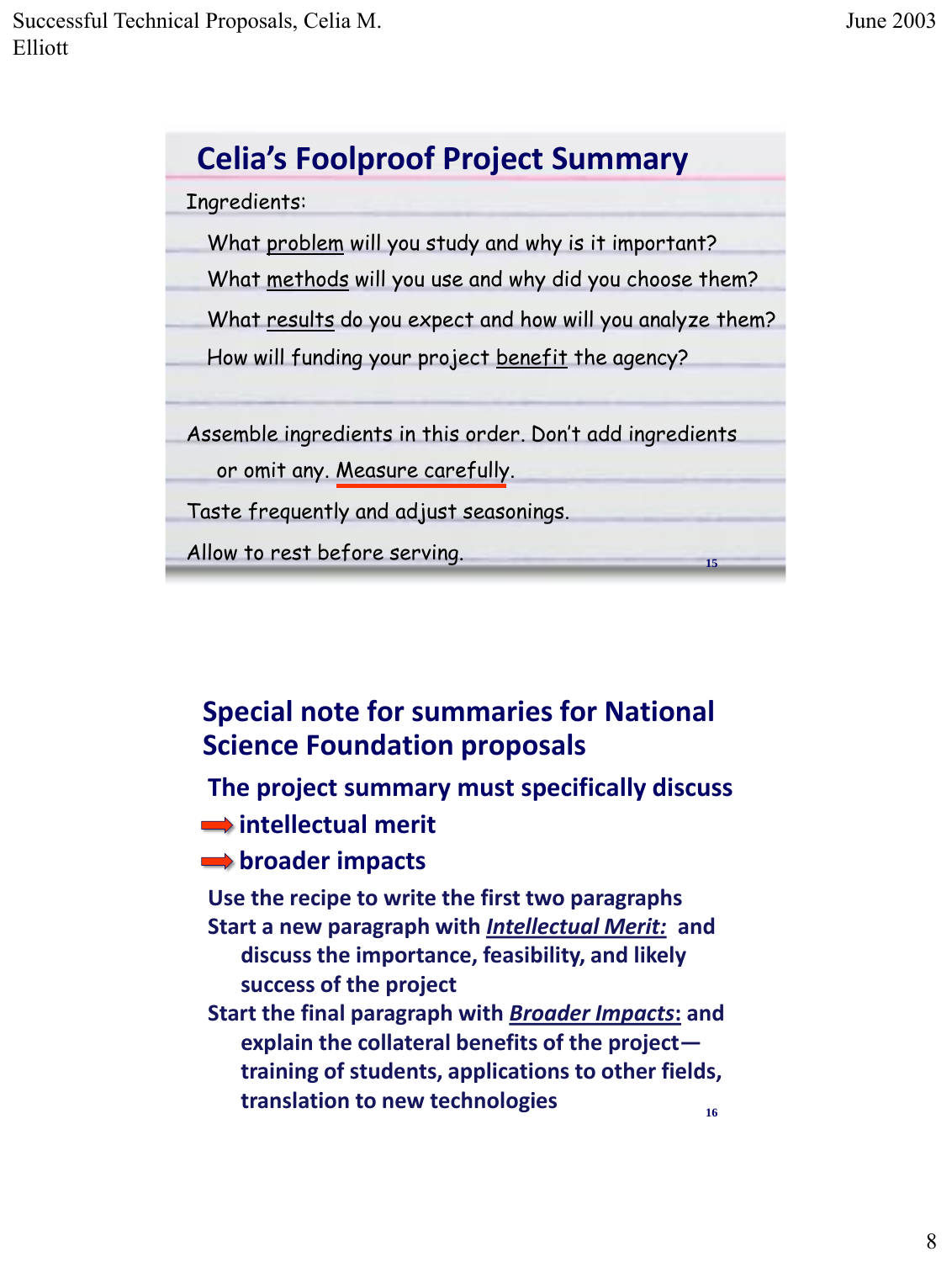

## **Poll Question #2**

#### **How much time should you allow to write a good project summary?**

- **a) <3 hours; don't overthink it**
- **b) 1–2 days**
- **c) At least 3 times as much time as you** *think*  **it should take**
- **d) A week**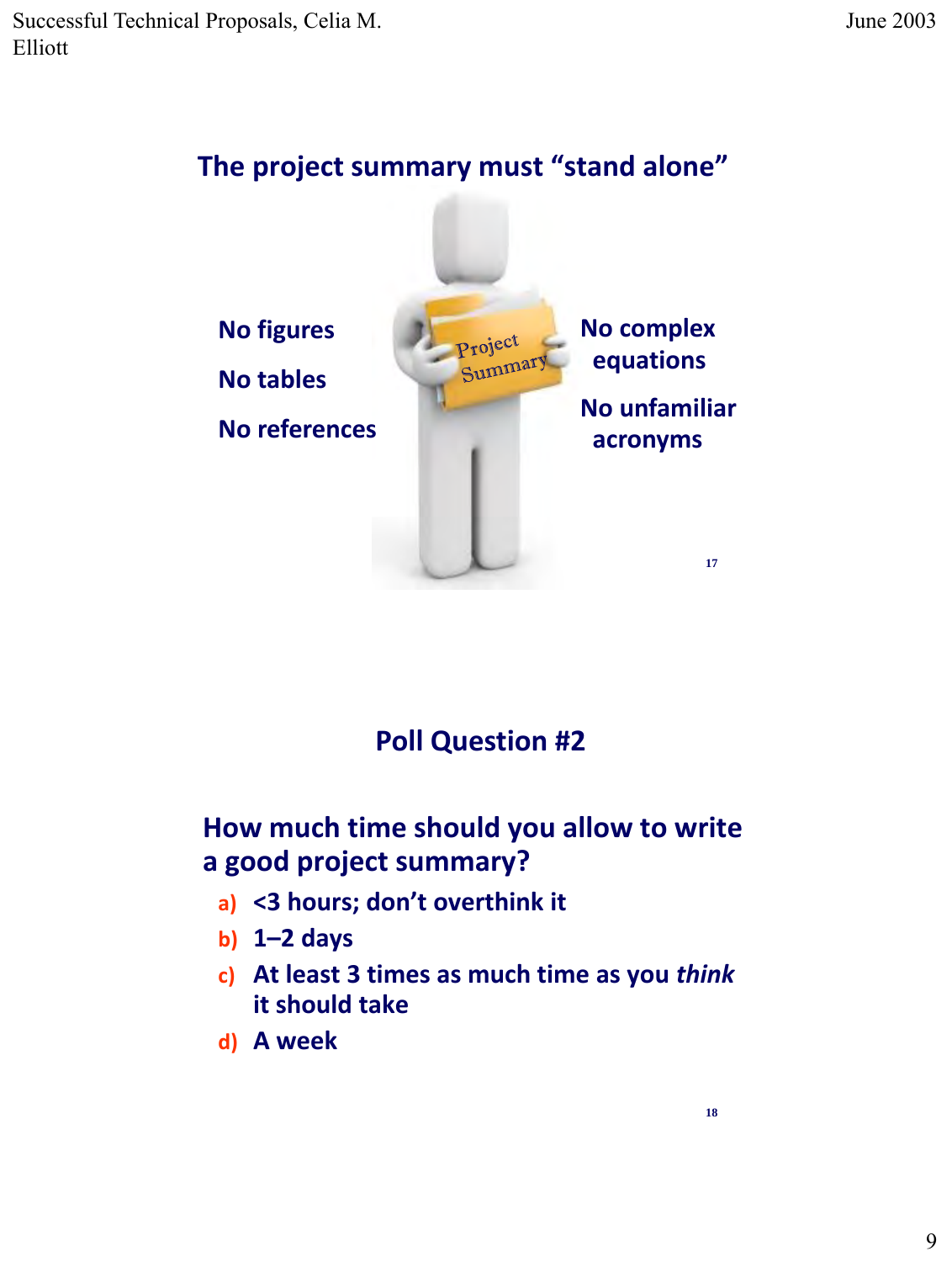## **How much time should you allow to write a good project summary?**

**Whether you write fast or slow, a clear, concise, compelling project summary will take more time than you expect and will probably require** *multiple* **revisions** 

#### **Don't write a partial project summary**



**19**

**Don't just cut-and-paste the first few paragraphs of the research plan and call it the summary—bad idea!** 

**Must describe the** *entire* **project—hypotheses, goals and objectives, methods, data analysis, significance, intellectual merit\*, broader impacts\*, and benefits to the agency**

**Omissions and ambiguities in the summary raise immediate questions in reviewers' minds about the whole project**

*\*for NSF proposals* **<sup>20</sup>**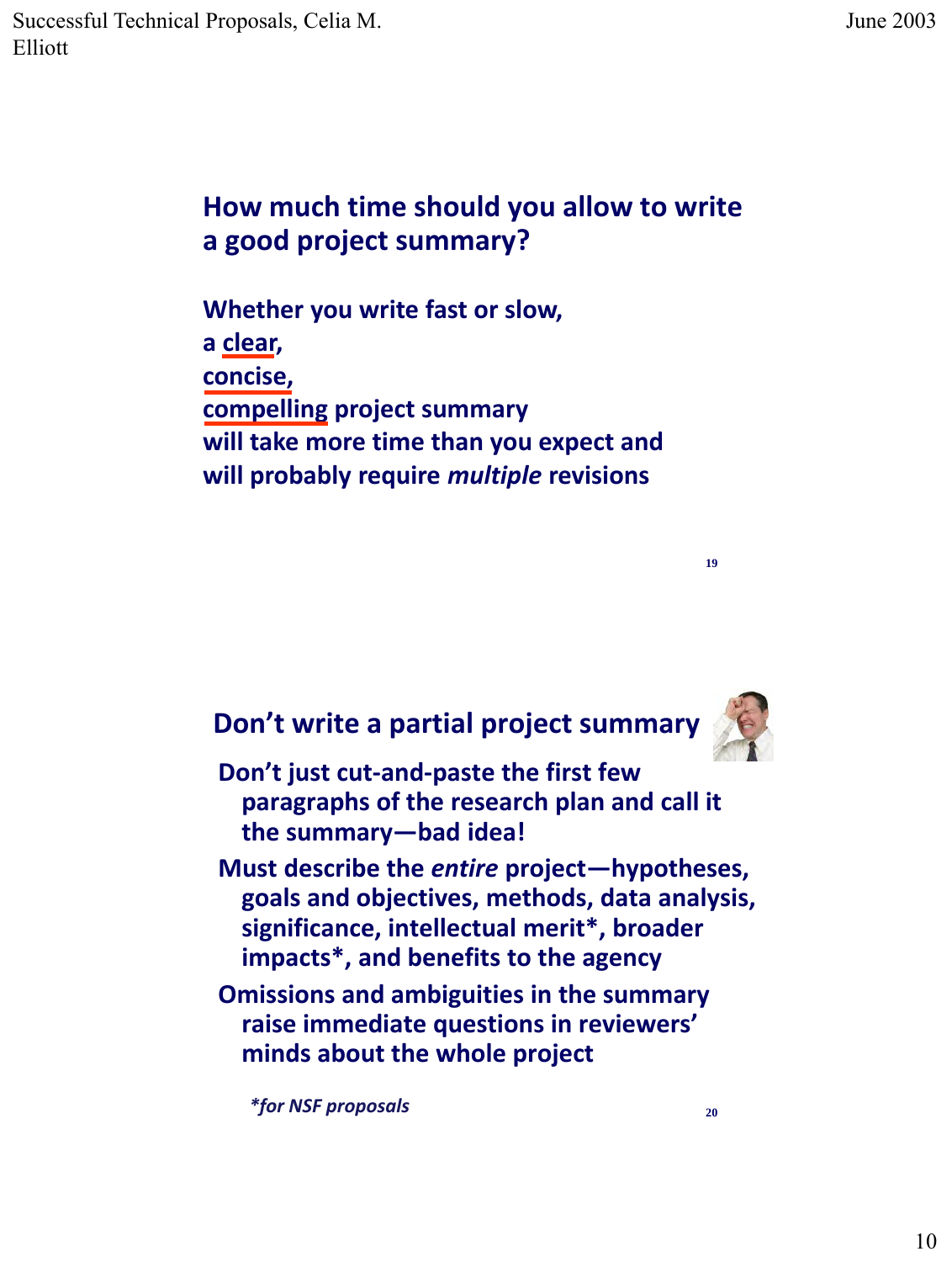Successful Technical Proposals, Celia M. Elliott

**Don't assume everybody reading your summary will be an expert in your narrow field—some will, but some won't, and they'll all have equal votes**

**Advice from NIH:**

**"This section should be informative to other persons working in the same or related fields and insofar as possible understandable to a scientifically or technically literate reader."**

**Get rid of irrelevancies and discursions; eliminate introductory fluff\***

**Project summaries are always constrained by word or page limits**

**Don't waste precious space on any idea that is not directly relevant to your project, no matter how "interesting" it might be**

# **Delete, rephrase, clarify, quantify**

**\*In fact, eliminate** *all* **fluff; reviewers appreciate conciseness**

**http://online.physics.uiuc.edu/courses/phys496/Spring12/Lectures/Fluff.pdf <sup>22</sup>**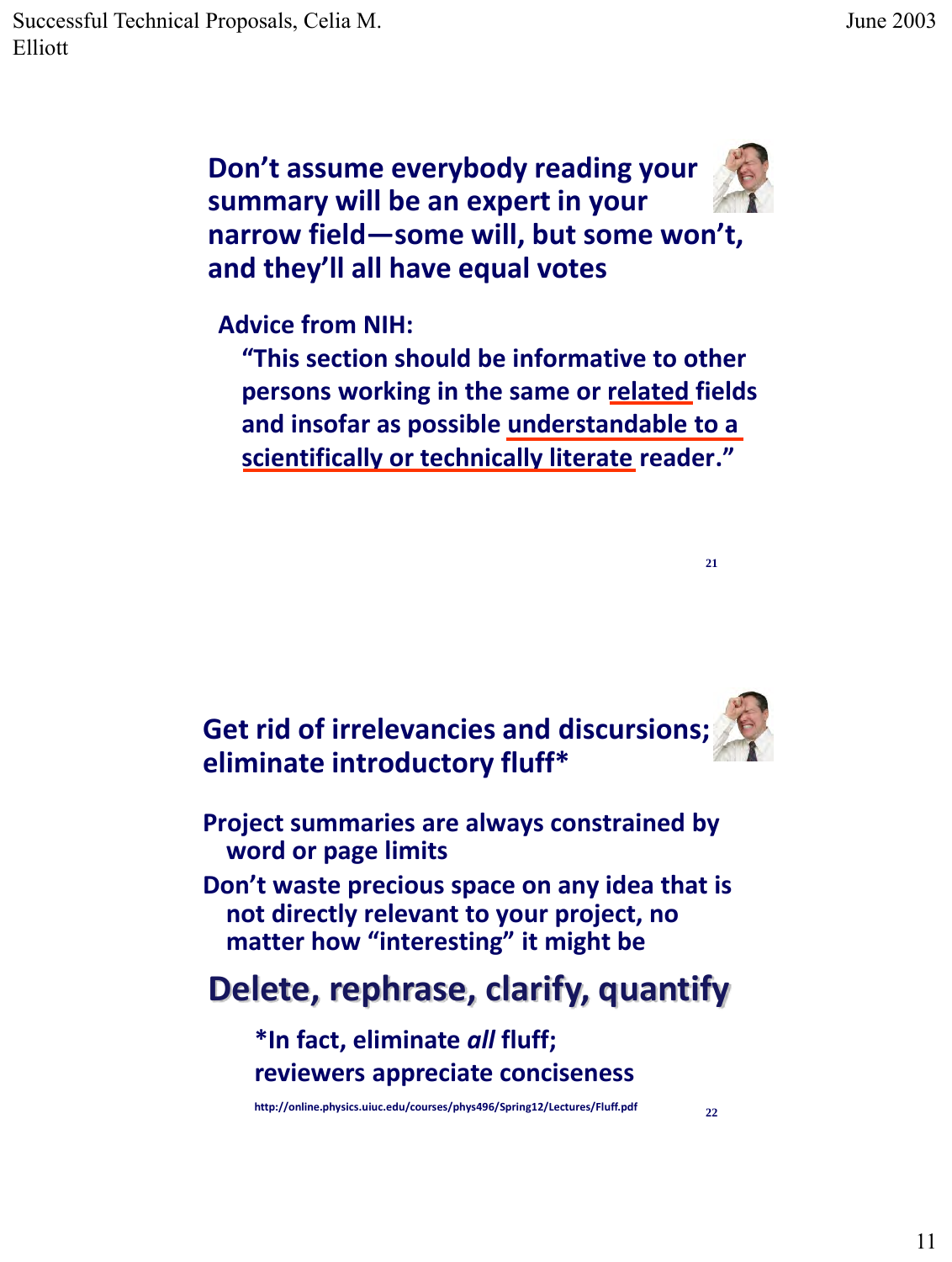

**may be made public Do not include any confidential or proprietary information**

**Don't put anything in the project summary that you wouldn't want to see on the agency's website**

**The summary should make you look good to prospective collaborators, other scientists, and other funders**

**23**

#### **To recap…**

**Follow the rules—witlessly Map your summary to your technical narrative Follow the four-ingredient recipe Aim for the three Cs:** *clear, concise, compelling* **Write for a technically literate reader Leave out proprietary information Plan for time to revise and polish**



**cmelliot@illinois.edu**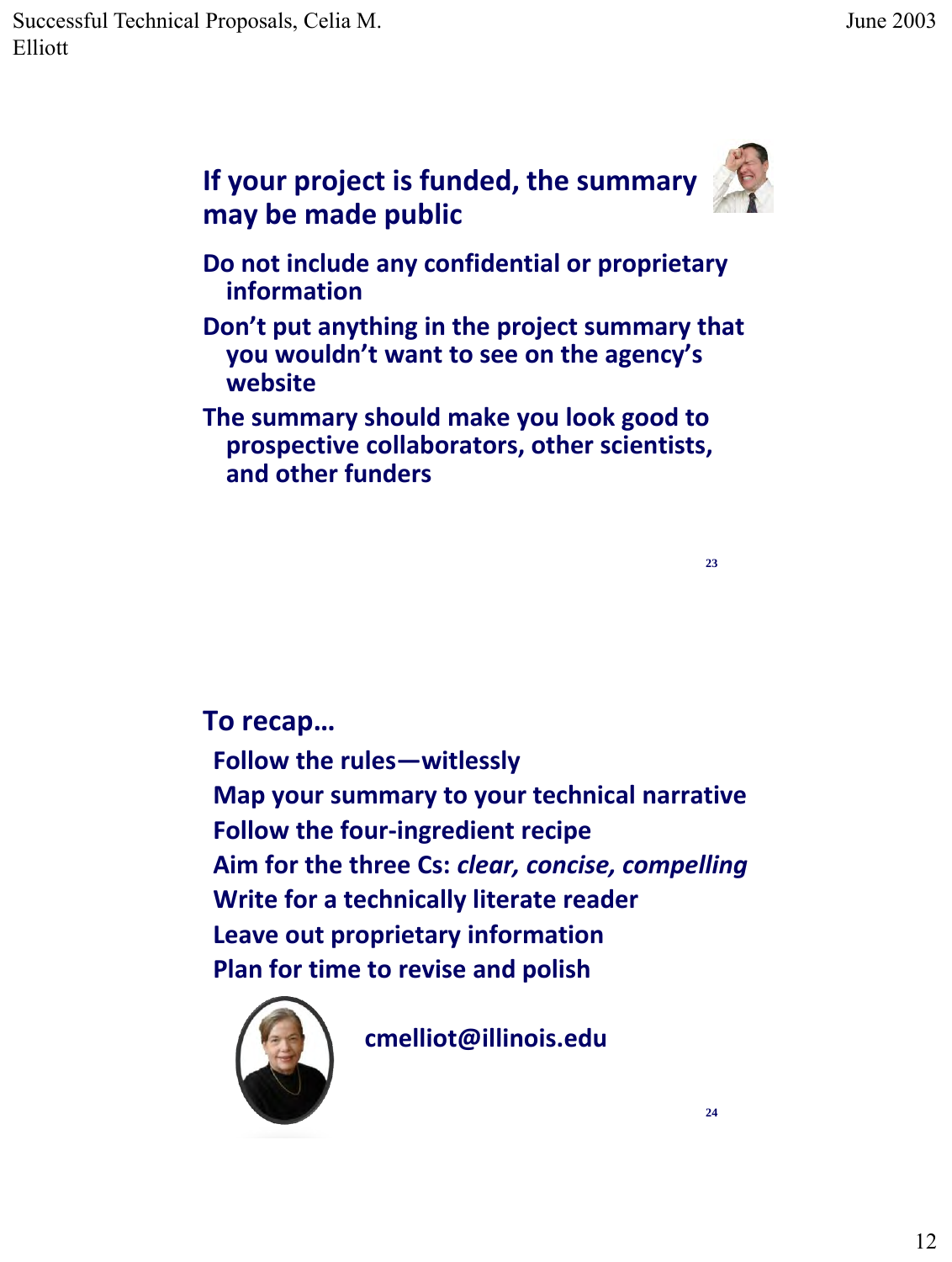







Thursday, October 18, 2012 **The Sweetest Day and the Chemistry of Sweetness** Sally Mitchell Dr. Sara Risch



Thursday, October 25, 2012 **Nanomaterials and the Quantum World Around Us** Dr. Bill Coish Dr. Darren Griffin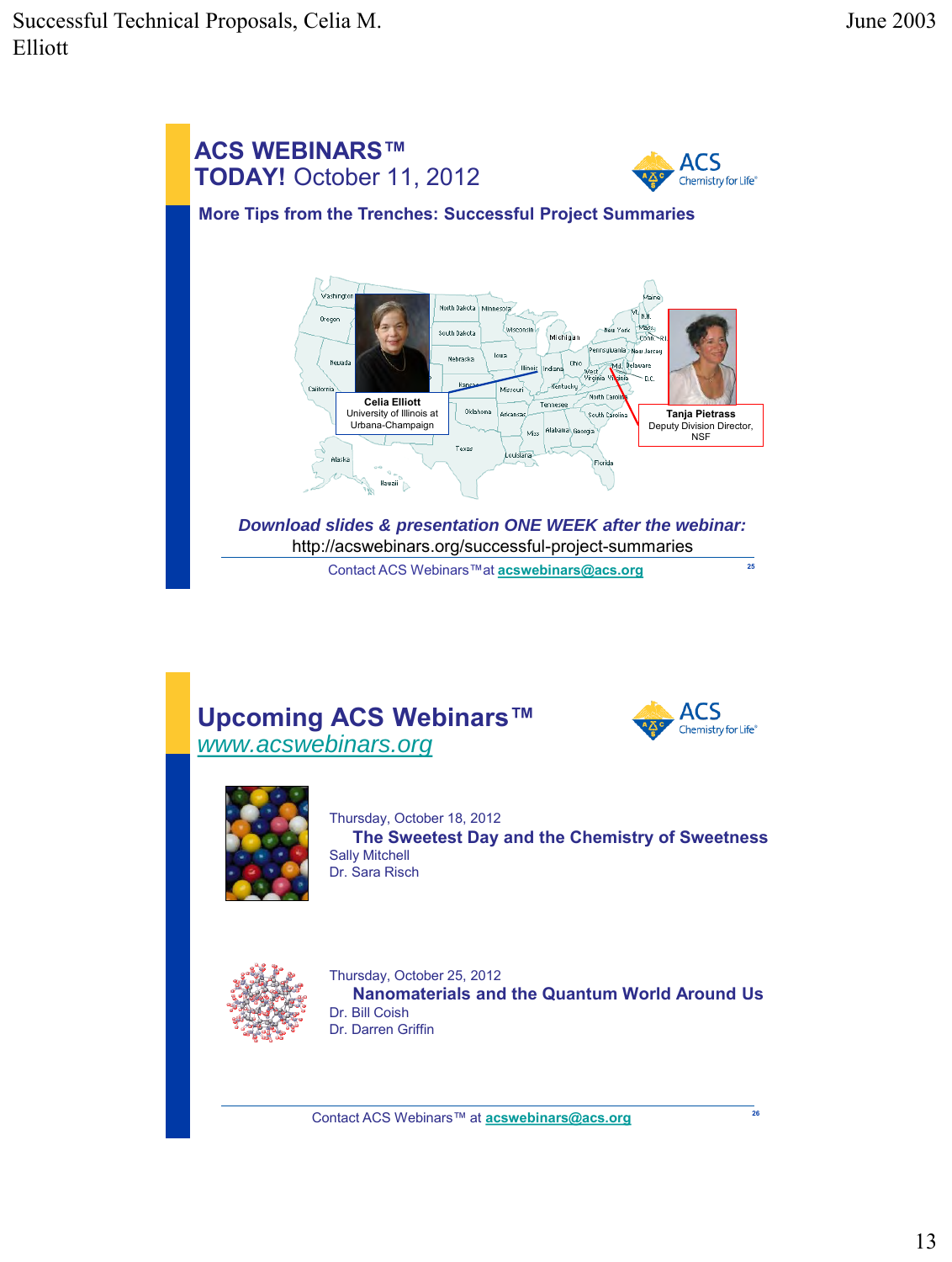Successful Technical Proposals, Celia M. Elliott